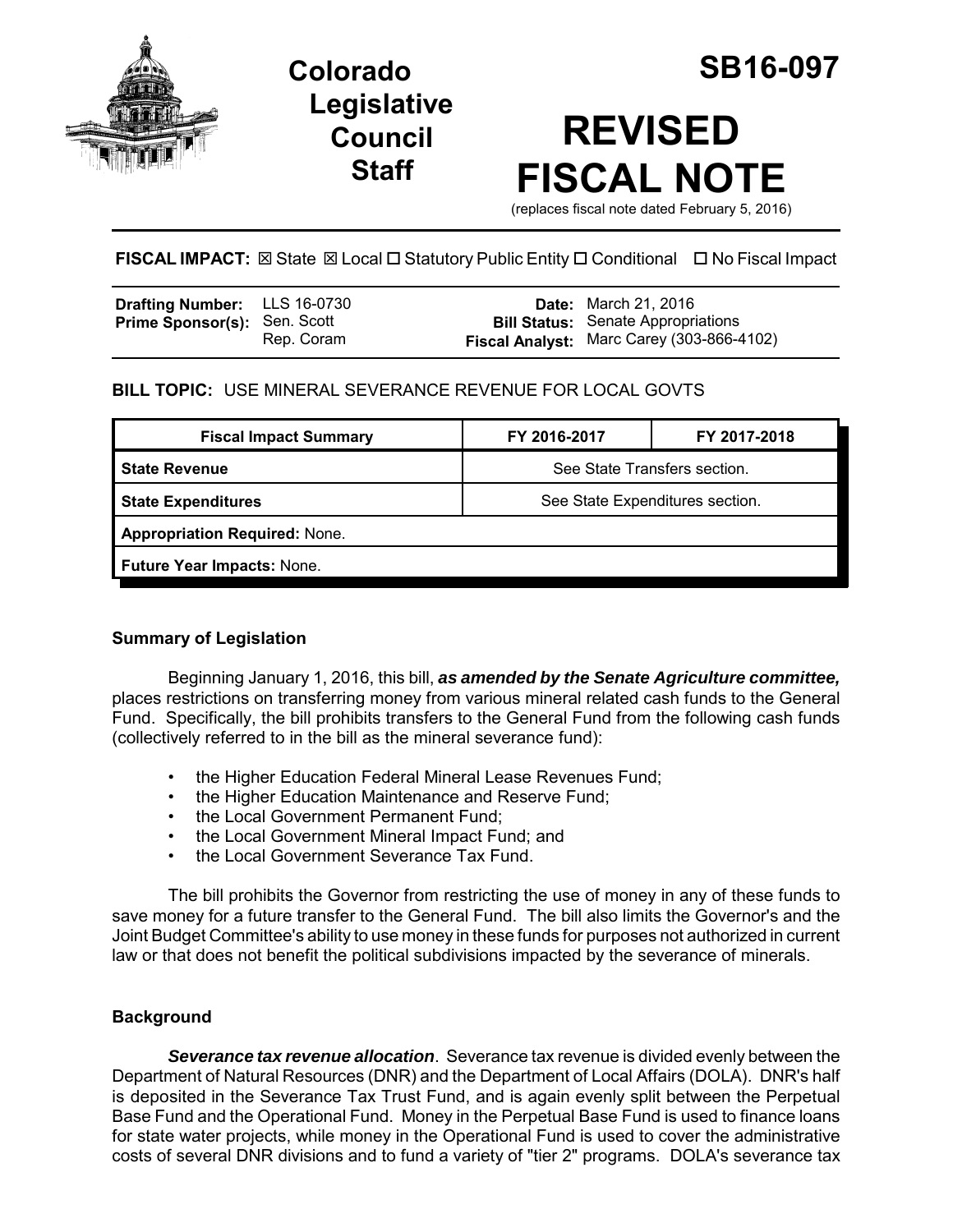March 21, 2016

revenue is credited to the Local Government Severance Tax Fund and is distributed to local governments. Under current law, 70 percent is available for discretionary loans or grants to local governments in areas socially or economically impacted by the mineral extraction industry. The other 30 percent of the money is distributed directly to local governments based on the geographic location of energy industry employees, mine and well permits, and overall mineral production.

*Federal Mineral Lease (FML) Revenue Allocation*. The state receives money from the federal government from rents and royalties paid for mineral extraction on federal land. FML revenue comes in the form of either bonus payments or non-bonus payments. Bonus payment revenue is equally divided between the Local Government Permanent Fund and the Higher Education Maintenance and Reserve Fund. Non-bonus payments are primarily allocated to the State Public School Fund to assist in funding school finance. The remainder is allocated to support state water projects, and to augment the severance tax money distributed to local governments of impacted areas through the grants and direct distributions described above.

*Transfers of severance tax and FML revenue to the General Fund.* Between FY 2008-09 and FY 2011-12, the General Assembly made significant transfers from the cash funds impacted by this bill to the General Fund. Table 1 summarizes these transfers and the years that they occurred.

| Table 1. Transfers of Severance Tax and FML Revenue to the General Fund,<br>2008-09 through 2014-15 |                                           |                           |  |  |  |
|-----------------------------------------------------------------------------------------------------|-------------------------------------------|---------------------------|--|--|--|
| <b>Cash Fund</b>                                                                                    | <b>Fiscal Years</b><br><b>Transferred</b> | Total<br><b>Transfers</b> |  |  |  |
| Higher Ed. FML Revenues Fund                                                                        | 2009-10, 2010-11                          | \$7,750,000               |  |  |  |
| Higher Ed. Maintenance and Reserve Fund                                                             | 2008-09, 2009-10, 2010-11                 | \$34,696,974              |  |  |  |
| Local Government Mineral Impact Fund                                                                | 2008-09, 2009-10, 2010-11, 2011-12        | \$68,600,000              |  |  |  |
| <b>Local Government Permanent Fund</b>                                                              | 2009-10, 2010-11                          | \$18,442,461              |  |  |  |
| Local Government Severance Tax Fund                                                                 | 2008-09, 2009-10, 2010-11, 2011-12        | \$177,827,796             |  |  |  |
| <b>Total FML Revenue Transfers</b>                                                                  |                                           | \$129,489,435             |  |  |  |
| <b>Total Severance Tax Transfers</b>                                                                |                                           | \$177,827,796             |  |  |  |
| <b>Total Transfers</b>                                                                              |                                           | \$307,317,231             |  |  |  |

*\* Table 1 includes transfers only and not diversions.*

#### **State Transfers**

Beginning January 1, 2016, the bill prohibits the Governor or Joint Budget Committee from transferring money form any of the five specified funds to the General Fund for budget balancing purposes.

#### **State Expenditures**

The General Fund will now not be able to receive the severance tax or FML revenue that it otherwise would have received for budget balancing purposes. This impact is conditional on the Governor or Joint Budget Committee proposing such a transfer.